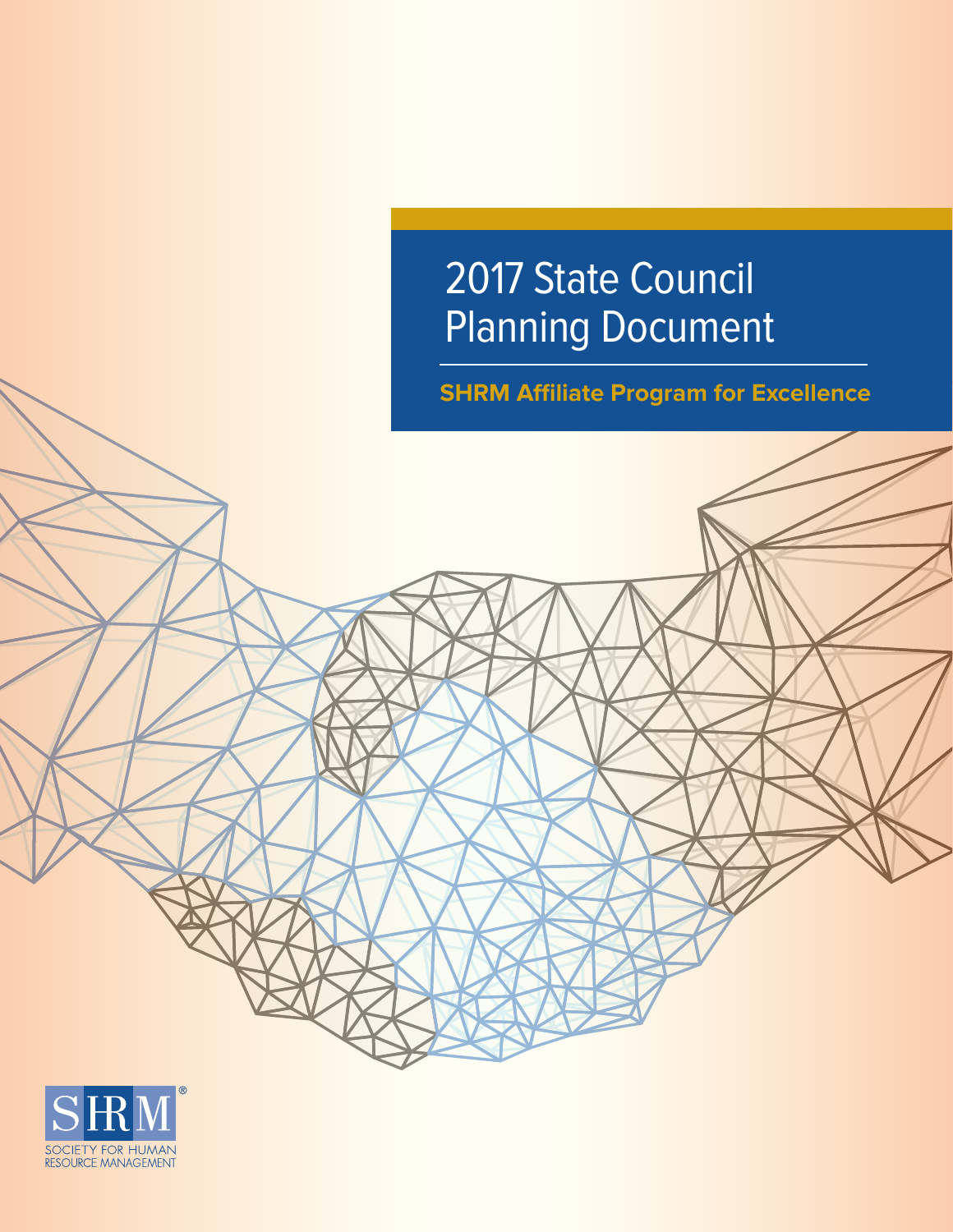Dear State Council Leader:

Welcome to the SHRM Affiliate Program for Excellence (SHAPE) planning document. Utilizing the input we've received from you—our volunteers—we have kept SHAPE streamlined to aid in a more efficient completion of the year-end report.

Within this document, your state council can affirm its State Council in Good Standing status by completing Section I. Section II includes items that reflect the state council's use of effective administrative practices in partnership with SHRM. Although Section I is required, we encourage you to complete both sections.

Please use this document as a planning tool for your state council, and consider providing a copy to each leader at your state council's strategic planning meeting.

Thanks for all you do as a volunteer leader in support of the HR profession and SHRM. If you have feedback or questions regarding SHAPE, this document, the year-end report or awards programs, please contact your Field Services Director or Member Engagement Associate, who will be happy to assist you.

Elissa C. O'Brien, SHRM-SCP Vice President, Membership

Stim Obrin

The Society for Human Resource Management (SHRM) is the world's largest HR professional society, representing 285,000 members in more than 165 countries. For nearly seven decades, the Society has been the leading provider of resources serving the needs of HR professionals and advancing the practice of human resource management. SHRM has more than 575 affiliated chapters within the United States and subsidiary offices in China, India and United Arab Emirates. Visit us at shrm.org.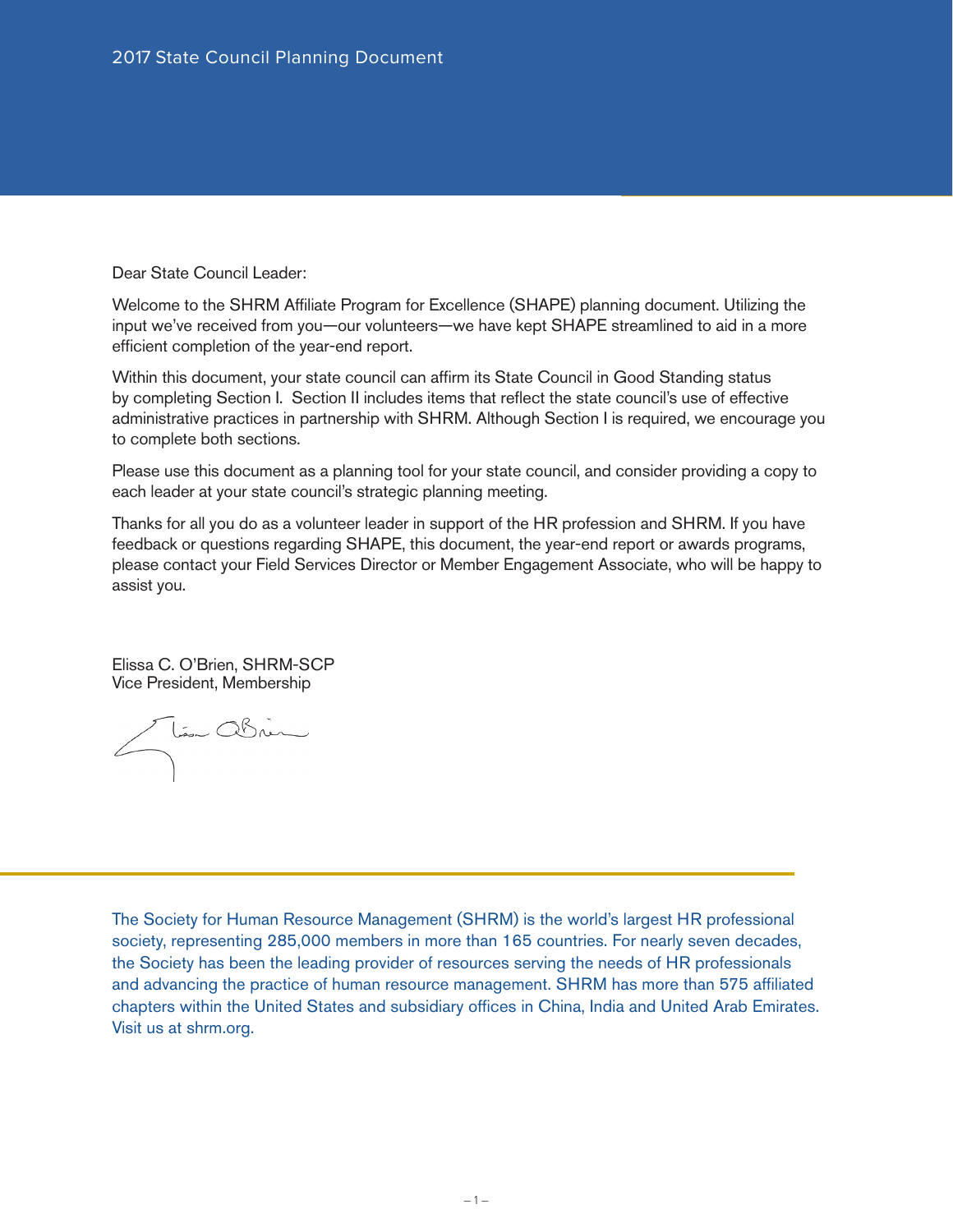

#### **Instructions**

This SHAPE document is designed to aid you in developing your plan for the coming year. It is meant to address the calendar year January 1, 2017, through December 31, 2017. Use it as a planning tool to ensure that your state council meets the requirements for financial support and award programs. SHRM provides a wide variety of tools and resources to assist you. Completion of items in Section I is required to be a State Council in Good Standing.

Upon submitting the year-end report, you will receive a receipt confirmation and a copy of your submission for your records. If you do not receive a copy of your submission, contact your Member Engagement Associate (MEA) immediately.

Your Field Services Director (FSD) or Member Engagement Associate (MEA) can answer questions regarding the SHAPE program. They may also provide guidance on accessing the tools and resources available to you.

Your completed 2017 SHAPE Report is due on or before January 31, 2018. All reports must be submitted online, and only those submitted online will be accepted. Reports received after the January 31, 2018, deadline will result in the state council's ineligibility for any award consideration.

The 2017 Year-End Report will be available online in the third quarter.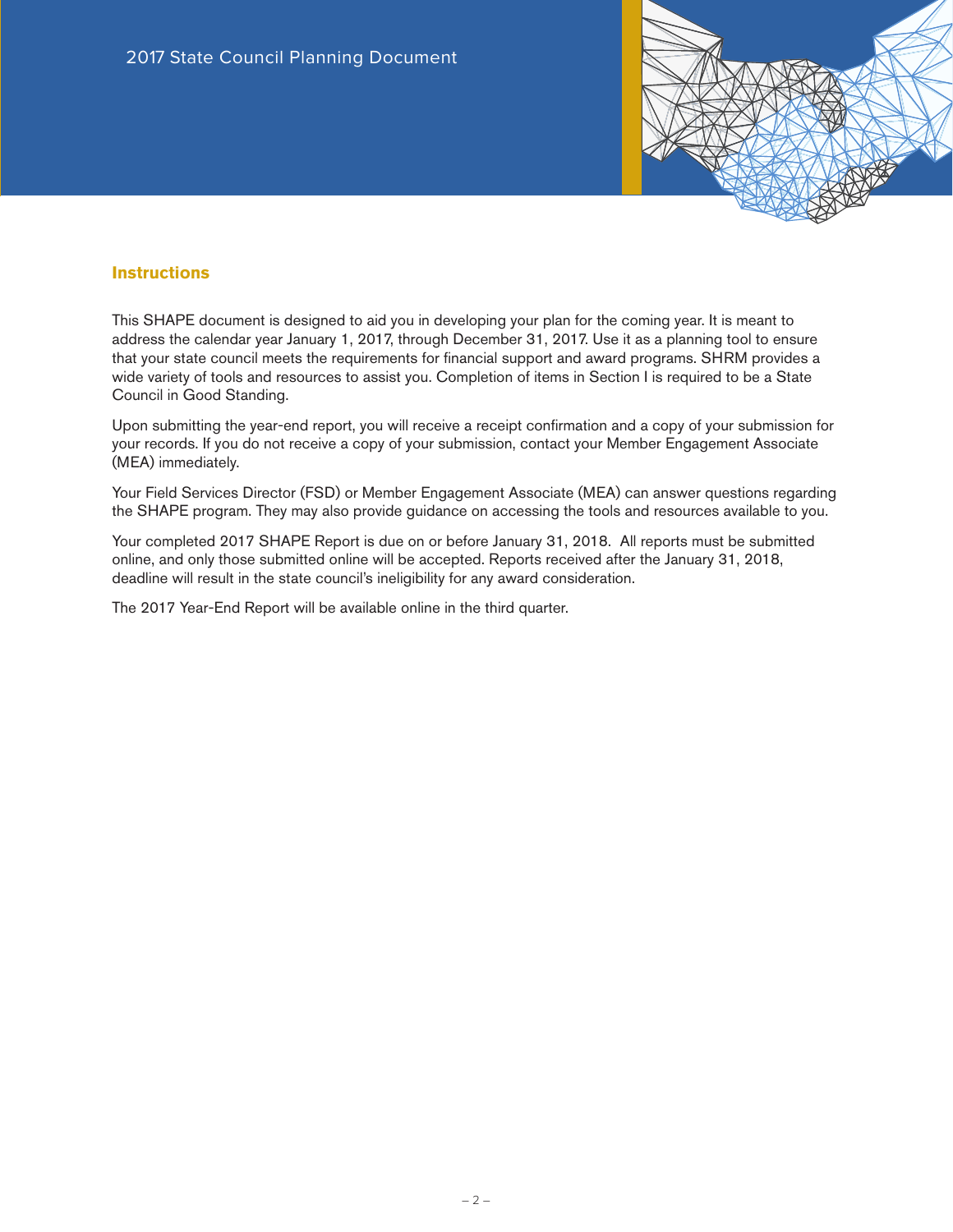## **SECTION I: STATE COUNCIL IN GOOD STANDING**

- **1) We will submit a completed 2018 State Council Leader Information Form (SCLIF) by December 1, 2017, and will ensure that all state council members are SHRM members in good standing during their entire term of office.**
	- The State Council Leader Information Form (SCLIF) captures the contact information for your council's board. It allows SHRM to effectively send communications to your board relevant to their volunteer leadership role.
	- The form is to be submitted by the deadline even if all board positions have not been filled. Please notify SHRM each time there is a change in your board during the year so that communications are sent to the correct board members. An e-mail notification of those changes is sufficient. You do not have to complete a new SCLIF each time.
	- The SHRM bylaws require that all state council members be SHRM members. This requirement should also be stated in your council's bylaws.
- **2) We will provide year-end financial results for the period January 1, 2017, through December 31, 2017.**

*Total State Council Income for 2017 Total State Council Expenses for 2017 Net Profit/Loss for 2017 (income - expenses = net profit/loss) Total State Council Assets as of December 31, 2017*

- Reporting of financial results is required by your state council's charter with SHRM.
- SHRM reserves the right to request a copy of your full financial statement to validate the information provided.
- "Total State Council Assets" would include cash, CDs, money-market accounts, the market value of other investments such as stocks or bonds, property owned by the state council such as real estate, etc.
- Watch the filing deadlines and file your tax returns (e.g., federal returns 990, 990-EZ, 990-N) in a timely fashion.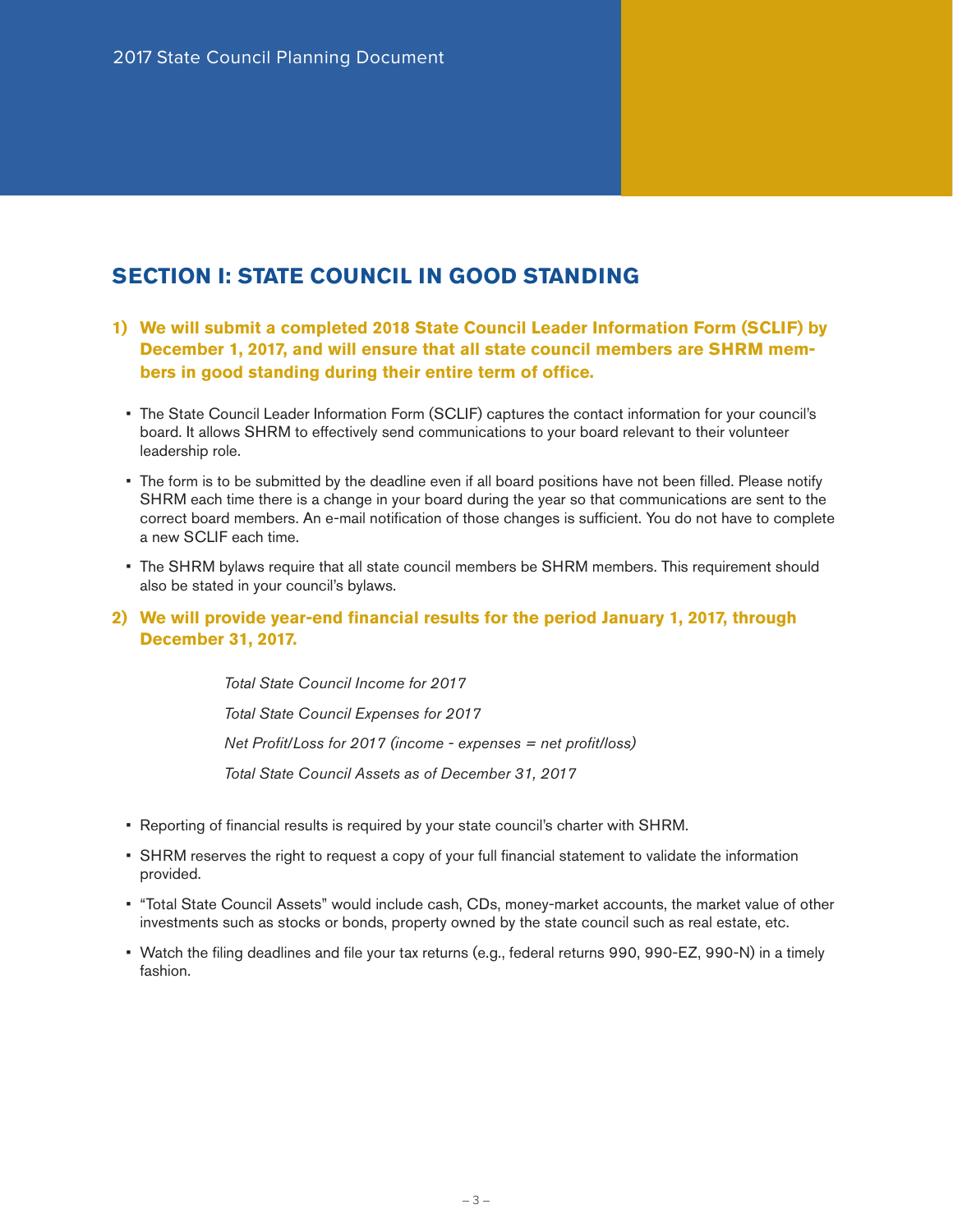- **3) We will ensure that the current SHRM "AFFILIATE OF" logo is correctly, consistently and prominently displayed in accordance with the Graphics Standards Manual for Affiliates including but not limited to our website, communications, meeting agendas, conference programs, signage and state council PowerPoint templates.** 
	- The SHRM "AFFILIATE OF" logo is available in the Volunteer Leaders' Resource Center (VLRC). Several formats are available for download directly from the web site. The correct version includes a registrata (®) symbol in the upper right hand corner rather than the trademark (™) symbol. The Graphics Standards Manual for Affiliates defines the specifics for using the logo.
	- You are also required to include hyperlinks from your state council's website to the SHRM home page: www.shrm.org.
	- Check all materials for proper use of the logo. Materials to be reviewed include but are not limited to signage, stationery, brochures, newsletter mastheads, meeting agendas, PowerPoint templates, name tags and conference programs. Your council's website should be included in the review. Preferred "prominent" placement of the logo on your website is "above the fold" for maximum benefit to the council as a SHRM affiliate. SHRM reserves the right to randomly audit your use of the logo.

#### **4) We will utilize the State Council Financial Support Program funds appropriately.**

Appropriate uses for support payments:

- » Attendance at SHRM Volunteer Leaders' Summit, state council meetings/leadership conference/state conference
- » Educational programming
- » Promotion of the core leadership areas such as Membership, SHRM Certification or College Relations
- » Initiatives to support the SHRM mission
- » Incorporation, legal and tax advice to ensure compliance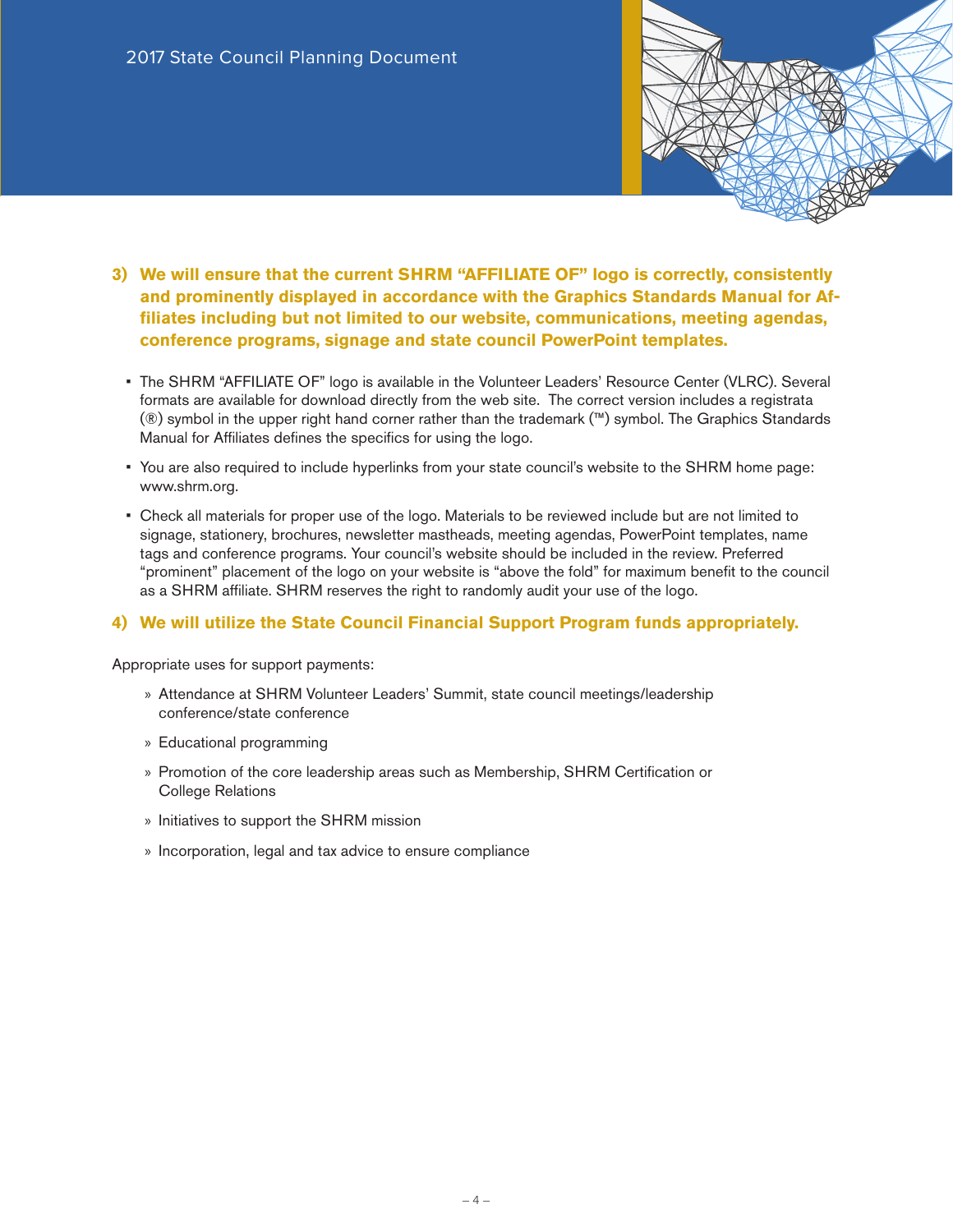- **5) We will hold a minimum of two (2) state council board meetings either in person or virtually during the 2017 calendar year. Four (4) are preferred. At least one of the board meetings will include an opportunity for the leadership to transition, conduct strategic planning, conduct succession planning and review the state council bylaws (these may be done simultaneously.)**
	- State council board meetings may be held by conference call as long as there is a quorum.
	- Ensuring your state council's future involves having a thoughtful and purposeful strategic plan. Strong state council leadership begins with a sustainable leadership succession and transition plan.
	- Your state council's bylaws must not conflict with the SHRM bylaws and an annual review conducted by the state council board or designee will ensure your policy and practices are in alignment. Please consult with your Field Services Director (FSD) or Member Engagement Associate (MEA) for the current bylaw review process. You do NOT need to submit your bylaws to SHRM unless you are proposing amendments for approval.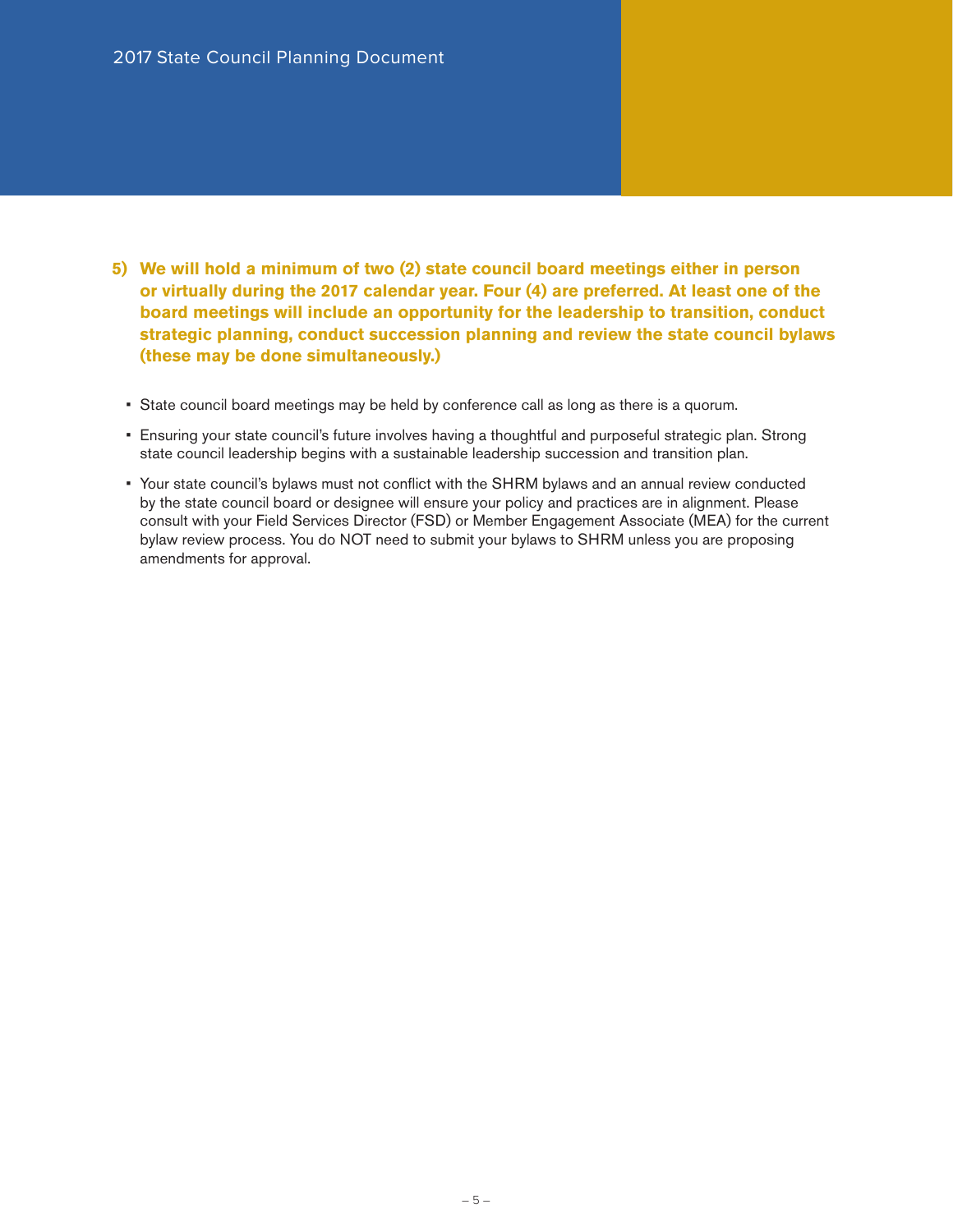

# **SECTION II: RECOMMENDATIONS FOR EFFECTIVE SHRM STATE COUNCIL ADMINISTRATION**

- **1) A state council board member will participate in at least 75% of Regional Council meetings and conference calls.**
	- If your state council director is unable to attend a meeting, another state council board member may be appointed to represent the state council at the meeting (whether in person or on a conference call).
	- In addition to representing the state council at the meeting, the state council director or representative should report back to the state council/state council board on the state council meeting, thereby ensuring two-way communication.
- **2) We will sponsor a state/regional leadership conference/event for volunteer leaders in the state.** 
	- Leadership events may be co-sponsored with another state within your region. Your region may hold a qualifying leadership event in lieu of a state event.
- **3) We will provide an opportunity for SHRM staff to present an update on the agenda of each state council meeting and provide them prime booth space and a minimum of 15 minutes of podium time at all state conference events.**

If a state conference event is held, you will be asked to provide the following required information for the event:

 In-chapter SHRM members At-large SHRM members Total SHRM members: (in-chapter + at-large) Local members only (LMOs)/nonmembers **Students** Number of "sold" exhibitor booth spaces

- If a SHRM staff member is unavailable, SHRM will provide you with an update to present on its behalf at state council meetings.
- Be sure to contact your Field Services Director (FSD) early in your planning process to provide the date of your event and inquire about his/her availability to attend.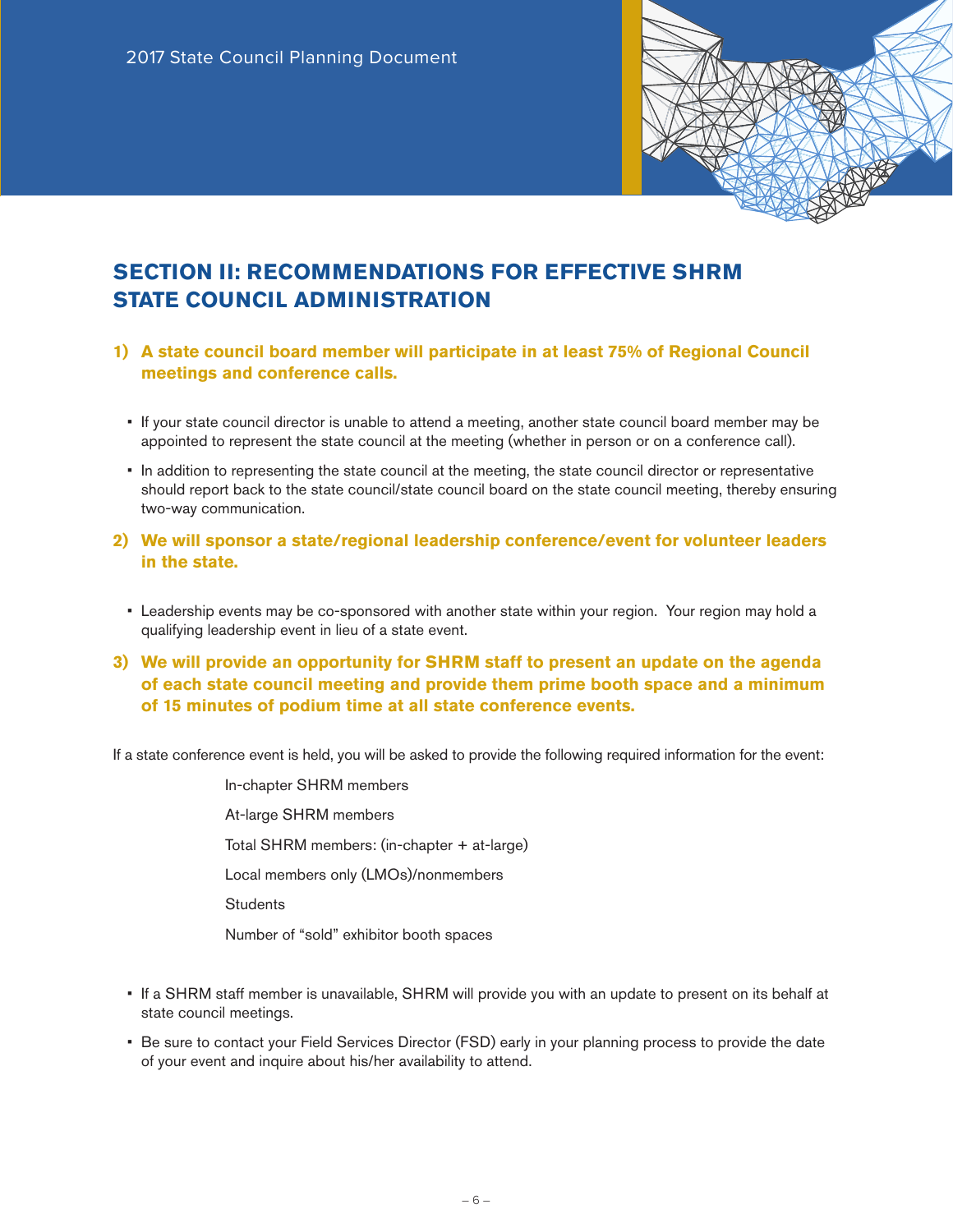- **4) The state council will be represented at the 2017 SHRM Volunteer Leaders' Summit by either the state council director, director-elect or another board member and provide the information back to the state council's board.** 
	- The Volunteer Leaders' Summit, held in November in Washington, D.C., is intended to prepare volunteer leaders for the coming year. There are opportunities to receive information about your role, learn about various topics related to running your state council, network and celebrate success. State councils are provided several registrations for key roles including hotel nights.
	- Please note, every attendee is required to be a SHRM member in good standing.
- **5) We will promote the SHRM Annual Conference & Exposition to members within the state and will ensure that our state conference and other major state events (including co-sponsored programs) will not take place between June 1 and June 30.**
	- The SHRM 2017 Annual Conference & Exposition will take place June 18-21 in New Orleans, La.
	- Promoting the SHRM Annual Conference & Exposition can be accomplished in any number of ways, including sending communications to members and prospects encouraging them to attend, prominently displaying a link on your state council's website home page, and distributing SHRM Annual Conference promotional material at events. Distribution may be electronic.
	- SHRM will not send any state council e-blasts during this period, to be defined as June 1 through June 30.

## **6) We will support the SHRM Foundation by making a monetary contribution directly from the state council's funds, received by the SHRM Foundation no later than December 31, 2017.**

The SHRM Foundation, the charity affiliate of SHRM, empowers HR professionals to build inclusive organizations where all workers thrive and organizations achieve success. Because of support from donors and sponsors, the SHRM Foundation will award hundreds of scholarships in 2017 to current and future HR leaders, advance the aging workforce initiative, and launch a new initiative about engaging and integrating military veterans into the workplace.

- In addition, your state council can become a SHRM Foundation State Council Champion by making a monetary donation from your council funds and completing the following items:
	- » Encourage board members to join Team Empower by making an individual annual donation of \$30 or more and pledging to volunteer to support the SHRM Foundation's annual initiative.

To learn more about Team Empower, including a list of current team members and volunteer opportunities, visit: shrmfoundation.org/TeamEmpower.

» Host a fundraising event to benefit the SHRM Foundation.

Please Note: State councils are responsible for their events, including legality and safety of the event

Support resources and additional recognition opportunities are available at shrmfoundation.org/ volunteerleaders.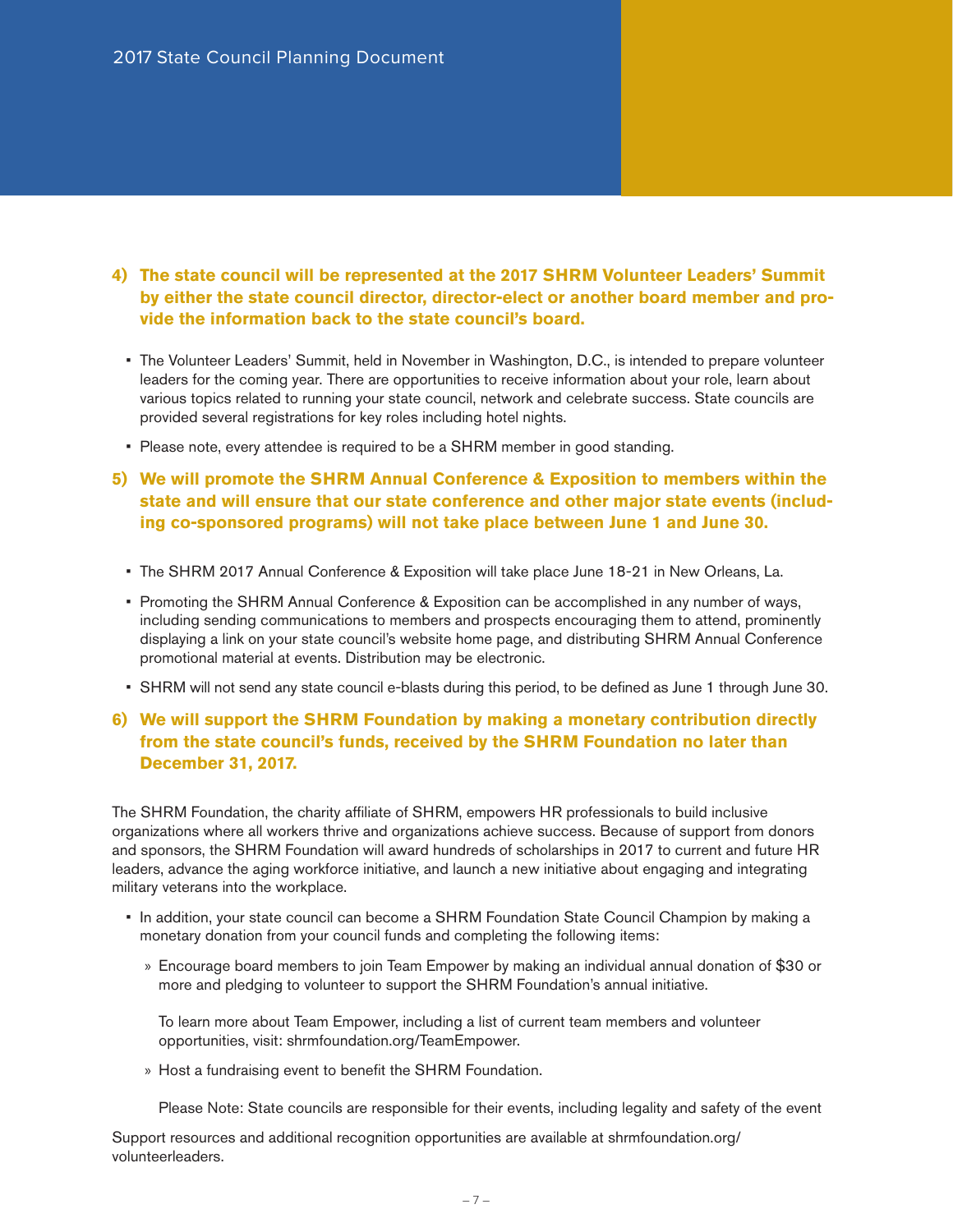

**7) We will actively promote SHRM Certification and Recertification for the SHRM Certified Professional (SHRM-CP®) and SHRM Senior Certified Professional (SHRM-SCP®) by obtaining and/or maintaining the SHRM Recertification Provider status and ensuring that all relevant programs are entered into the online SHRM program database for professional development credits (PDCs).** 

**"Relevant programs" is defined as program content aligned to the SHRM Body of Competency**  and Knowledge<sup>™</sup> (BoCK<sup>™</sup>). Note: The BoCK is available on the SHRM Certification website at **shrmcertification.org.**

Your state council can actively promote SHRM Certification and recertification by doing some or all of the suggested activities:

- Have a designated SHRM Certification Champion responsible for educating state council members about the certification program, including requirements for eligibility and recertification. (Having a SHRM Certification Core Leadership Area (CLA) Liaison satisfies this requirement.)
- Hold information sessions within the calendar year on SHRM-CP and SHRM-SCP. Contact your Field Services Director (FSD) if you'd like to invite him/her to support you with these activities.
- Display credential holders' SHRM-CP or SHRM-SCP designations on their name badges at state council events and recognize SHRM-CP and SHRM-SCP credential holders at state council events.
- Offer a SHRM Certification (SHRM-SCP/SHRM-CP) preparation study group and/or a formalized instructional class or partner with a local college or university that offers the SHRM Learning System. Note: State councils can be eligible for the SHRM Learning System State Council Champion Program. For information, visit the Volunteer Leaders' Resource Center (VLRC).

### **SHAPE Year-End Report**

The completed online year-end report will be due on or before January 31, 2018. Only those submitted online will be accepted.

Completion of items in Section I is required to be a State Council in Good Standing.

As a reminder, the activities reported in the 2017 Year-End Report must occur during the calendar year January 1 through December 31, 2017.

SHRM reserves the right to audit information provided in the year-end report.

Upon submitting the year-end report, you will receive a confirmation of receipt and a copy of your submission for your records. If you do not receive a copy of your submission, contact your Member Engagement Associate (MEA) immediately.

The 2017 Year-End Report will be available online in the third quarter in the Volunteer Leaders' Resource Center.